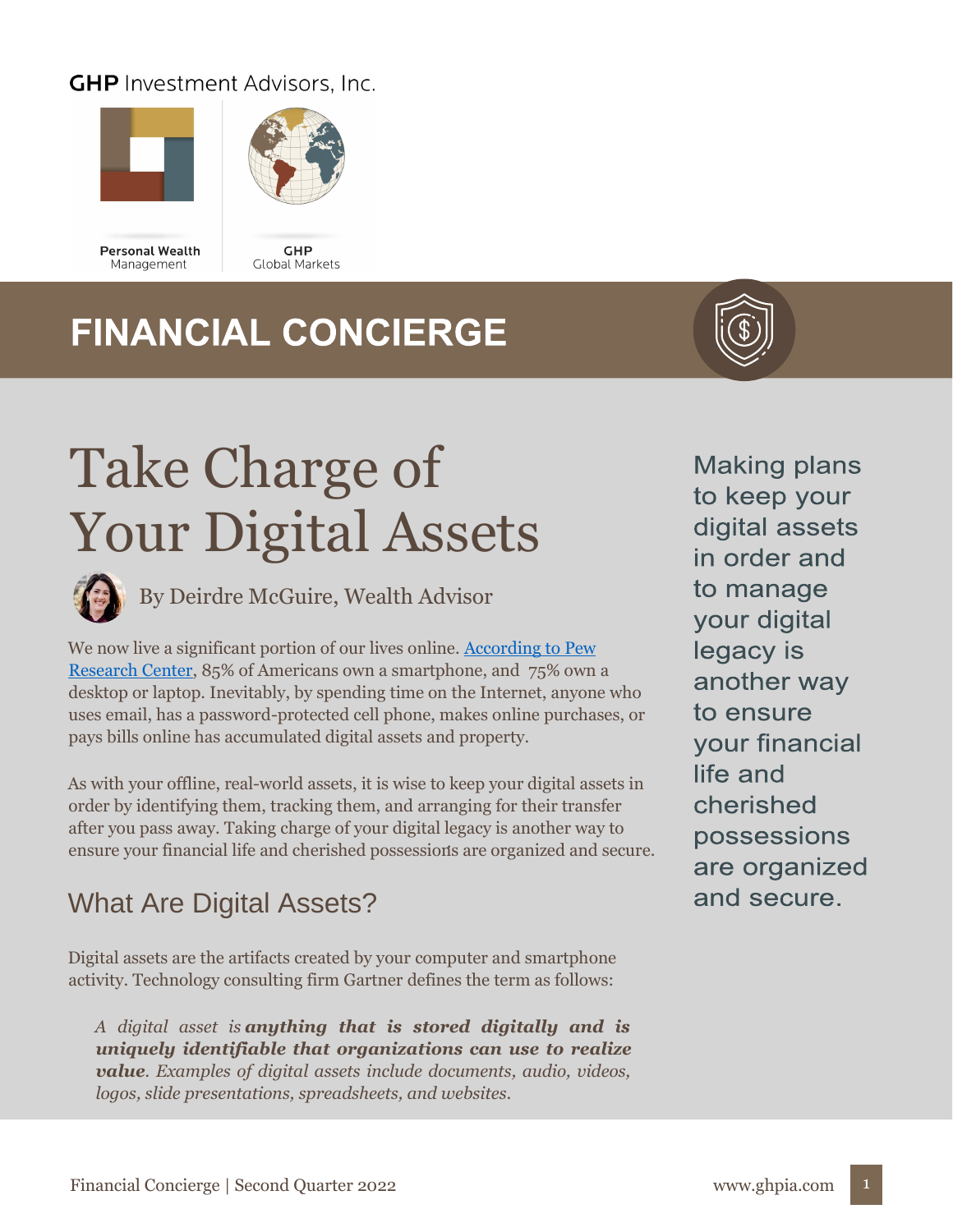#### Where To Start

As your digital footprint grows, reviewing your digital assets may seem like a daunting task. Nonetheless, there are some simple steps you can take to tidy up and protect your digital life.

Your digital assets may include:

- Hardware such as computers, flash drives, smartphones, e-readers, or digital cameras
- File storage and master password program, such as KeePass or LastPass
- Cloud storage or backups, such as Dropbox, iCloud, Box, or Google Drive
- Online financial services, such as bank accounts, automated bill pay, digital wallets, Venmo, or retirement accounts
- Cryptocurrencies
- Email accounts
- Social media accounts
- Photos and videos
- Paid online newspaper and magazine subscriptions
- Streaming video and music subscriptions, such as Netflix, Hulu, Apple TV, or Spotify
- Loyalty/reward programs, such as airline miles, hotel, or credit card points
- Utilities, such as cable, phone, gas, or electricity
- Insurance, such as homeowners, car, health, life, or renters
- Health-related services, such as medical records or provider portals
- Pet ID chips

#### Your Digital Inventory

The more technologically connected you are, the more items you will have to manage. Make a list of where your most important information lives, especially digital photos, videos, and documents.

Store this inventory in a secure location that is accessible only to you and your trusted successor in an emergency. There are several tools you can use to create and store your list, whether it is an Excel spreadsheet or a phone app like LastPass. You can also create your inventory the traditional way, on paper. What matters is to find a storage tool with which you are comfortable and use it.

However you choose to store your digital life, please make sure the people who need to know can access it such as have a key to the locked cabinet, code to the safe, or password to online storage. The goal is to have your digital property organized and protected.

### Protecting Your Assets

Once you have an inventory of your assets, there are additional measures you can take to protect them, especially should you become unavailable to do so yourself.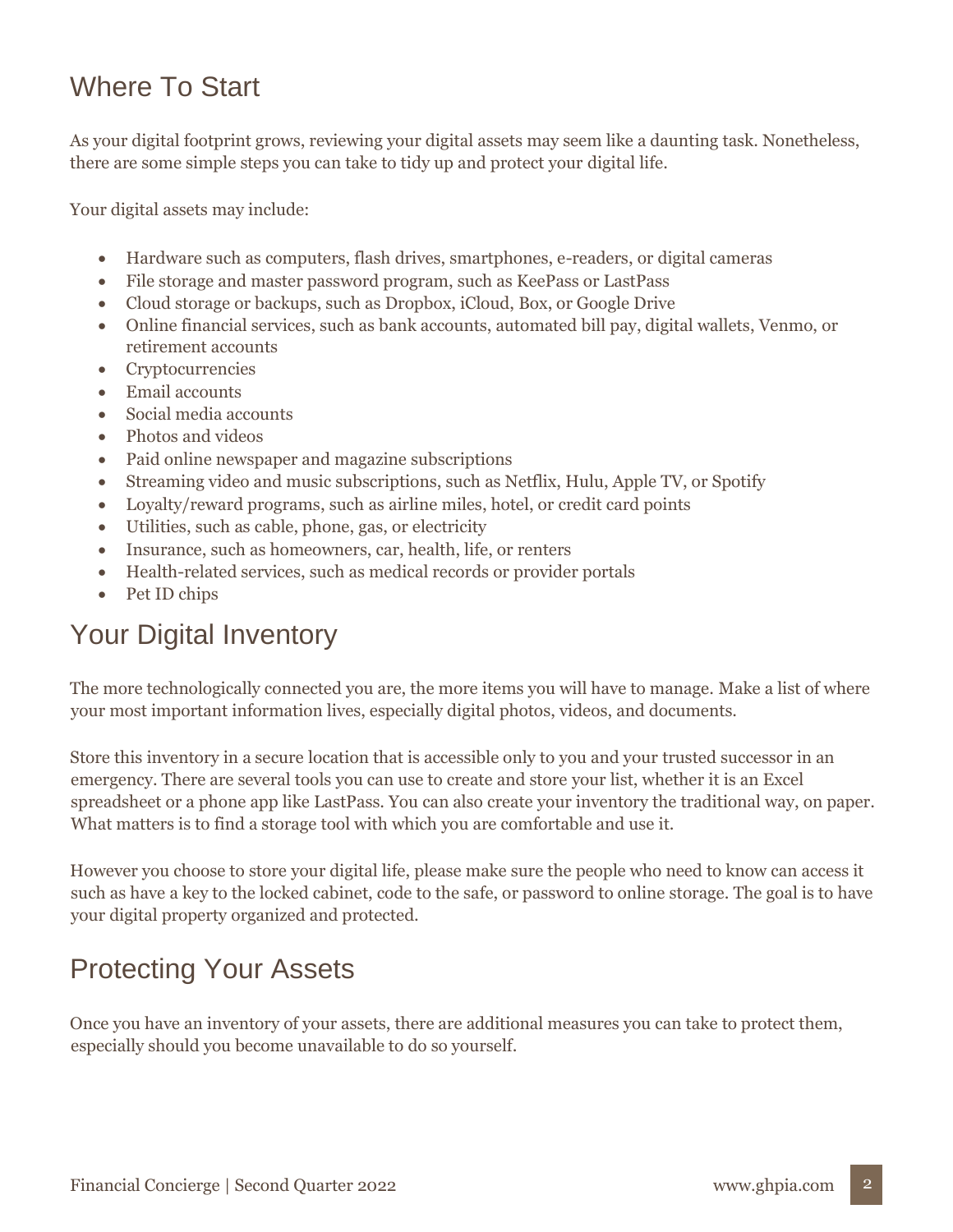- **Review your passwords and plan to pass them on.** It is not enough to list your digital assets. You also need to have a list of each asset's username, password/pin number, security questions, and any email address associated with it. Make sure to use a different ID and password combination for each of your financial accounts. Make each password unique, long, and strong. As with the rest of your digital asset inventory, it is imperative that you keep this information secure, share it only with individuals you trust, and decide who should have access if you become incapacitated or pass away.
- **Talk to your attorney.** Depending on which state you live in, you may be able to formalize your digital estate plan. If you do not want some (or any) of your devices or online accounts to be transferred after you die, you should spell it out.
- **Make decisions about your digital assets.** Some assets will have monetary value, such as a PayPal account. Others will have sentimental value, like your family photos. But each asset requires a plan for its disposition. You may want some transferred to family members or friends, or you may want your different accounts shut down.
- **Add an emergency contact.** Both Android and Apple smartphone users can add emergency information – both medical information and names of emergency contacts – by searching "Emergency" in Settings. Android devices let you add a custom message to your lock screen such as "If you have found this phone call x at x number." iPhone users can go to the Health app and choose "Medical ID." Here, you can list any medical conditions and medication information, as well as emergency contacts.
- **Add a legacy contact.** Choose someone to look after your account after you pass away. If you are an iPhone user, you can also add a legacy contact. A legacy contact is someone who can access your Apple account and its information when you die. To designate a trusted individual as your legacy contact, ensure your phone's operating system is upgraded to iOS 15.2. Then go to "Settings," click your name, select "Password and Security," and find "Legacy Contact."
- **Use Google's Inactive Account Manager.** You can decide when Google should consider your account inactive. Go to your Google account, select "Data and Privacy," and scroll down to the bottom to "Make a plan for your digital legacy." You can choose when Google should consider your account inactive. We suggest you choose at least 6 months of inactivity. You can also choose to notify somebody such as a trusted friend or family member.
- **Designate your Facebook profile.** Currently, Facebook is the only major social platform that has an option to add a legacy contact. This person will be able to make a decision about your account after it is memorialized. Go to "Settings and Privacy," then click "Settings." If you're on a desktop computer, you should see a column on the left and a main screen with a header "General Profile Settings." On this main screen, you should see an option labeled "Memorialization Settings." Click it, type in a Facebook friend's name, and click "Add." On a phone, after "Settings," tap "Personal Information," then "Manage Account," then "Legacy Contact." Follow the on-screen instructions to choose a Facebook friend as your legacy contact.

So much of your life is a digital life. Creating a digital estate plan by making an inventory of your digital life and planning for disposition of your digital assets will help you stay organized and help bring you peace of mind.

For further tips on managing your digital life and protecting your digital assets, read our articles "11 [Ways To Protect Your Account From Fraudsters](https://ghpia.com/11-ways-to-protect-your-account-from-fraudsters/)" and "[Worried About the Capital One Data Breach?](https://ghpia.com/worried-about-the-capital-one-data-breach-heres-how-to-protect-yourself/)  [Here's How To Protect Yourself.](https://ghpia.com/worried-about-the-capital-one-data-breach-heres-how-to-protect-yourself/)" For a checklist to help organize your offline financial documents and estate paperwork, read our Financial Concierge newsletter "[Are Your Affairs in Order?](https://ghpia.com/are-your-affairs-in-order/)"